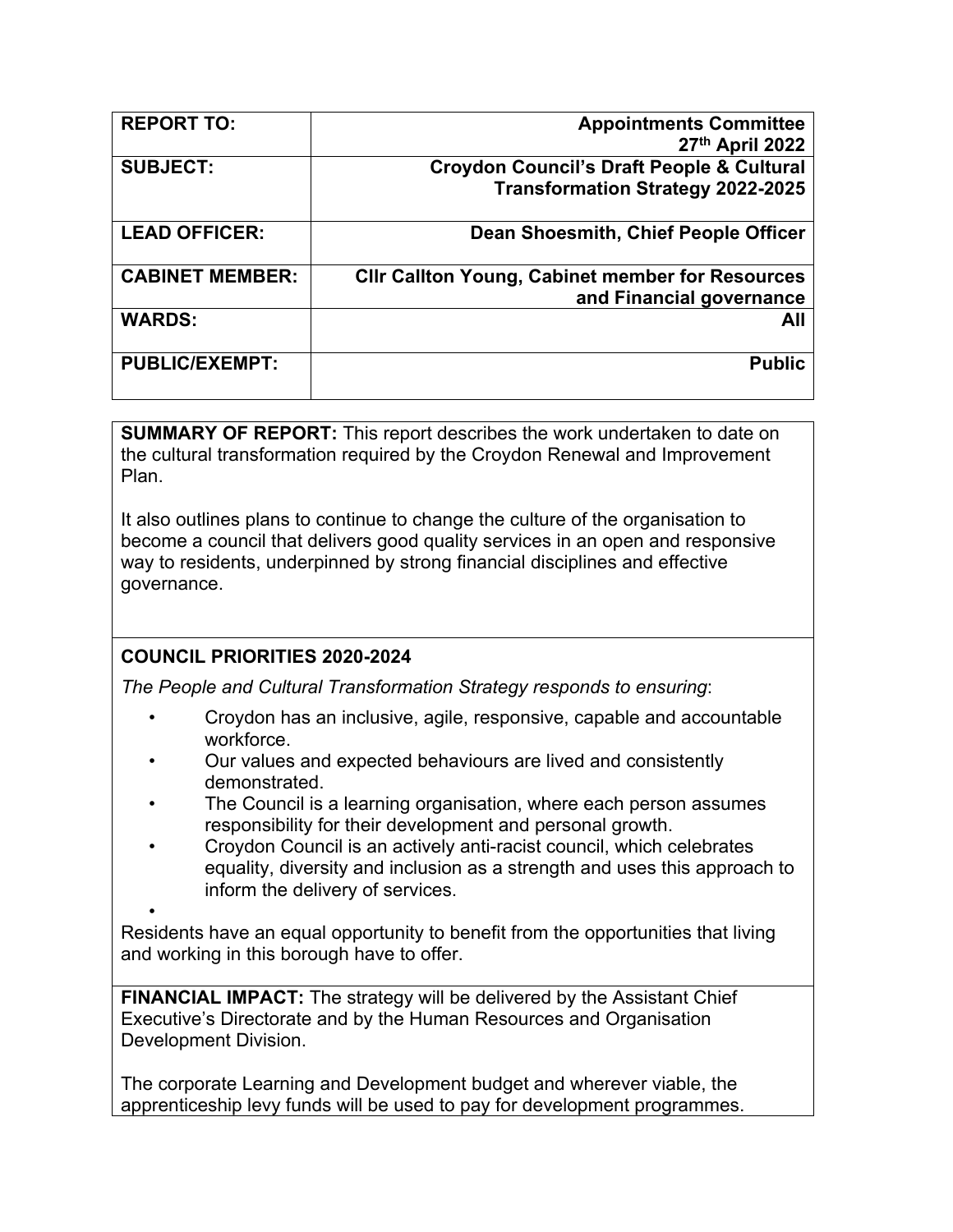#### **RECOMMENDATIONS:**

The Appointments Committee is asked to; -

- Note the outline draft People and Cultural Transformation Strategy at the appendix, the work done to date and offer views and consideration,
- To agree the report and appendix as a draft,
- To note the work that will commence in May 2022 with all managers and staff on the results of the November 2021 staff survey, the values refresh and the consideration of this draft strategy,
- To agree that the outcome of that work will return to this committee with the final strategy for member consideration and agreement.
- To note that all managers will adopt a personal performance indicator as part of this year's performance management system to develop the talent of their direct reports and teams.

# **1.Context**

.

- 1.1 Croydon Council, along with the rest of the public sector and all other local authorities, is facing unprecedented change and instability because of the COVID pandemic. This has caused many councils to rethink their operating models and ways of working so that they are able to deal with the impact of COVID 19 on where staff work, and how they work.
- 1.2 Croydon Council also faces additional challenges following the issuing of two section 114 notices which resulted in the Council seeking a Capitalisation Direction from Government, The Council has developed the Croydon Renewal and Improvement Plan which focuses on a programme to improve governance, manage resources effectively and restore confidence from staff and residents. It was based on that plan, that the Government agreed the extraordinary financial support for the Council, and not to appoint commissioners but instead to appoint the Improvement and Assurance Panel whose remit is to advise, support and challenge the Council as it implements the Croydon Renewal and Improvement Plan.
	- 1.3Over the last 18 months, the Council has had to respond to two Reports in the Public Interest, two Section 114 notices, a non-statutory rapid review / government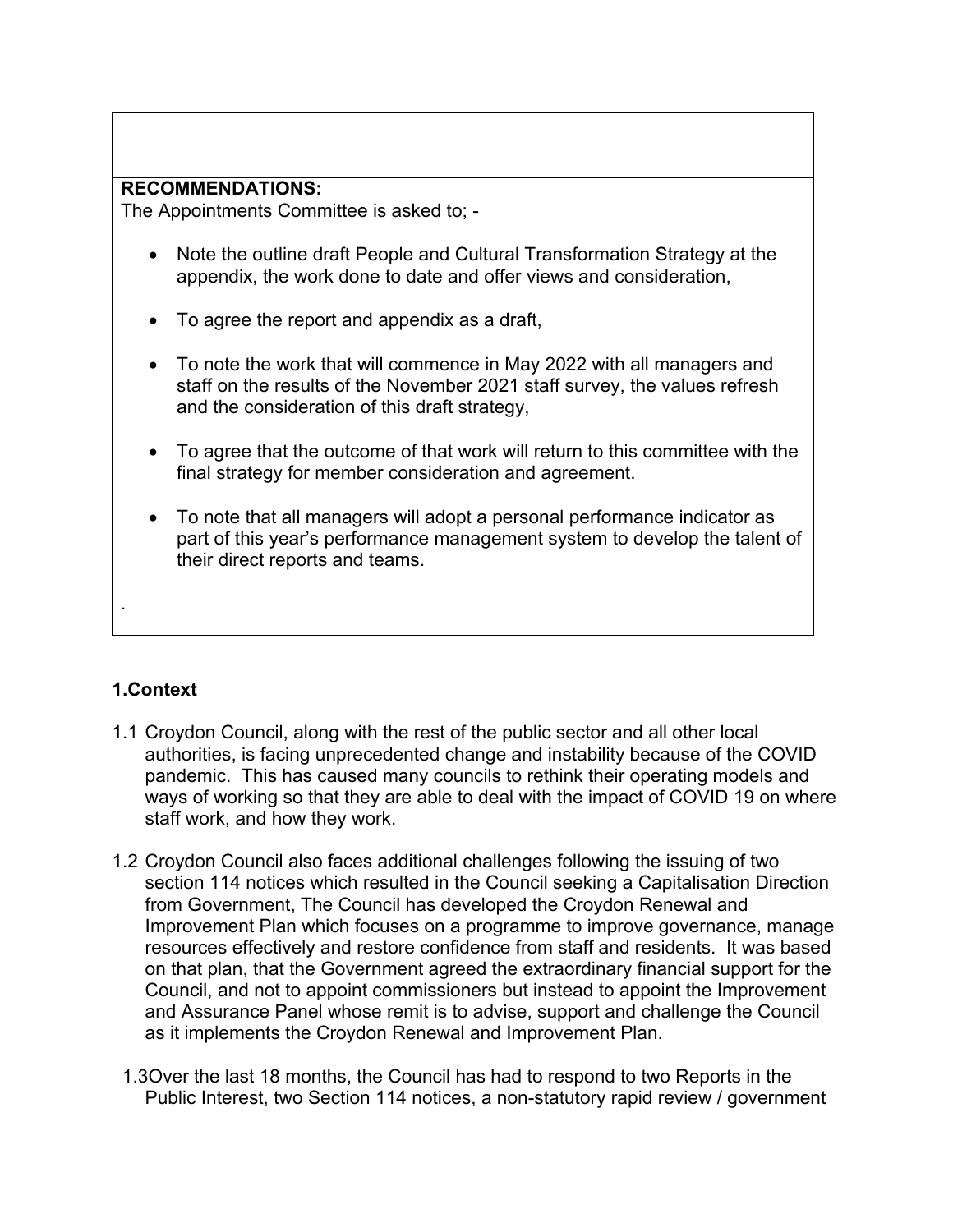intervention report, manage a significant multi-year savings programme and prepare for a fundamental change in governance to an elected Mayor model. Culture change in the organisation's workforce has been identified as a key deliverable to support all of this activity.

- 1.4 The Council is on track to end the 2021/22 year on budget and deliver the £44.7m savings agreed. Full Council has agreed the budget for 2022/23 which incorporates a further £55m savings in the budget. The Council's new senior management structure is now largely in place, with the appointment of most new permanent senior officers, and work continues to strengthen the governance practice and internal control systems.
- 1.5 In spite of the impacts of organisational change, preparation for an elected mayor, uncertainty around hybrid working, and the loss of some talent in all areas, staff have remained resilient and have continued to engage through staff webinars, workshops, and road shows with up to 1,000 attendees in some webinars.
- 1.6 The importance of changing the Council's culture has been raised by the Improvement and Assurance Panel in a number of their quarterly letters to the Secretary of State. In its fourth report the IAP wrote the following in their report "A Cultural Transformation Framework has been produced that addresses organisational and cultural transformation and seeks to put staff engagement at the heart of it. There is enthusiasm and energy evident in support of this. A range of tasks are being undertaken which together represent a programme for change which is comprehensive in scope, well-focused and founded on practical and performance-related outcome"
- 1.7 Both the Scrutiny and Overview Committee and GPAC have also commented upon the importance of cultural change in the Council's improvement and its essential role in helping the Council reduce many of its risks on the corporate risk register. Culture change continues to be a high risk for the Council and the approach that the people and culture transformation proposes is predicated on high staff engagement, behavioural change and aligned performance management framework.

The Local Government Association have also lent their support to the development of this strategy and the importance of changing the culture of the council.

- 1.8 The Croydon Renewal and Improvement Plan, which was submitted to the Department of Levelling Up, Housing and Communities (MHCLG as was) made very clear the importance of the cultural change of Croydon Council to delivering the financially sustainable and effectively governed council by March 2024. Work has been underway over the last year to develop the strategy into a work programme for member review and consideration.
- 1.9 A new climate for change has been set to build the future for the organisation with a genuine readiness to move forward. Much of the infrastructure and pre-existing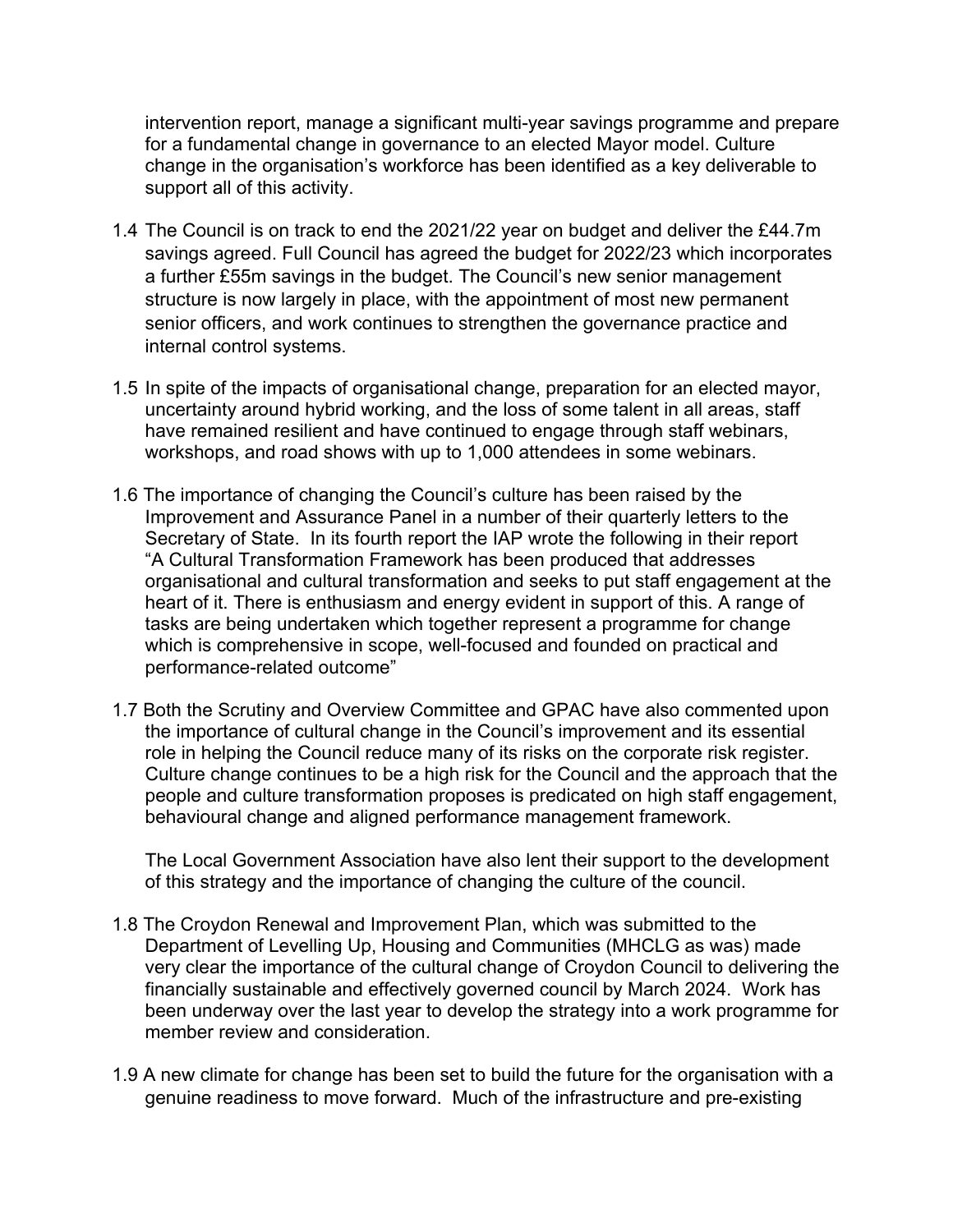ways of working need to be fixed or improved upon and our cultural transformation programme sets out a path that is already beginning to deliver improvements.

### **2.0 Where is the Council now?**

- 2.1 The Council has acknowledged that it needs to change how it delivers and universally put the residents of Croydon first. The draft People and Cultural Transformation Strategy sets out the workforce priorities over the next four years to achieve that. It outlines how the Council will recruit, manage, and invest in staff to achieve the transformation required by the Croydon Renewal and Improvement Plan. In doing this the Council hopes to rebuild trust with residents by being much more responsive to their needs.
- 2.2 The Council's workforce needs to be supported to be able to operate in a more unpredictable, and complex environment while preparing to effectively support the new Mayoral governance model in May 2022. The 2020/21 financial and governance crisis, plus the effects of working through the pandemic and subsequent transition to hybrid ways of working adds another layer of complexity for the workforce and how to achieve cultural change.
- 2.3 The Croydon Renewal and Improvement Plan punctuates the importance of staff engagement and voice in shaping our future environment. It commits to creating an environment and platforms which are conducive to staff involvement ensuring contributions to the development of future services and how they are deployed. The ability to achieve true inclusion of staff in co-creating the future is a key control mechanism to reducing the risk of failure in achieving a successful transformation.
- 2.4 The over-arching aims of the people and cultural transformation strategy are to:
	- **•** Create a collaborative, inclusive and creative environment, which allows talent to flourish and builds our workforce capacity to meet our ambitions.
	- **•** Create platforms where everyone can speak up, speak out and have a voice in the future direction of the organisation
	- **•** Ensure fairness and justice feel real and where bullying, harassment and discrimination will not be tolerated
	- **•** Be actively anti-racist.
- 2.5 The framework features seven interdependent priorities which will inform the cultural transformation: -
	- I. **Strengthen leadership and management capabilities** developing mindsets and behaviours aligned with the values.
	- II. **Build an equality driven, diverse and inclusive workplace** creating a healthier and fairer workplace, where staff can thrive and are engaged and motivated to deliver positive outcomes for residents.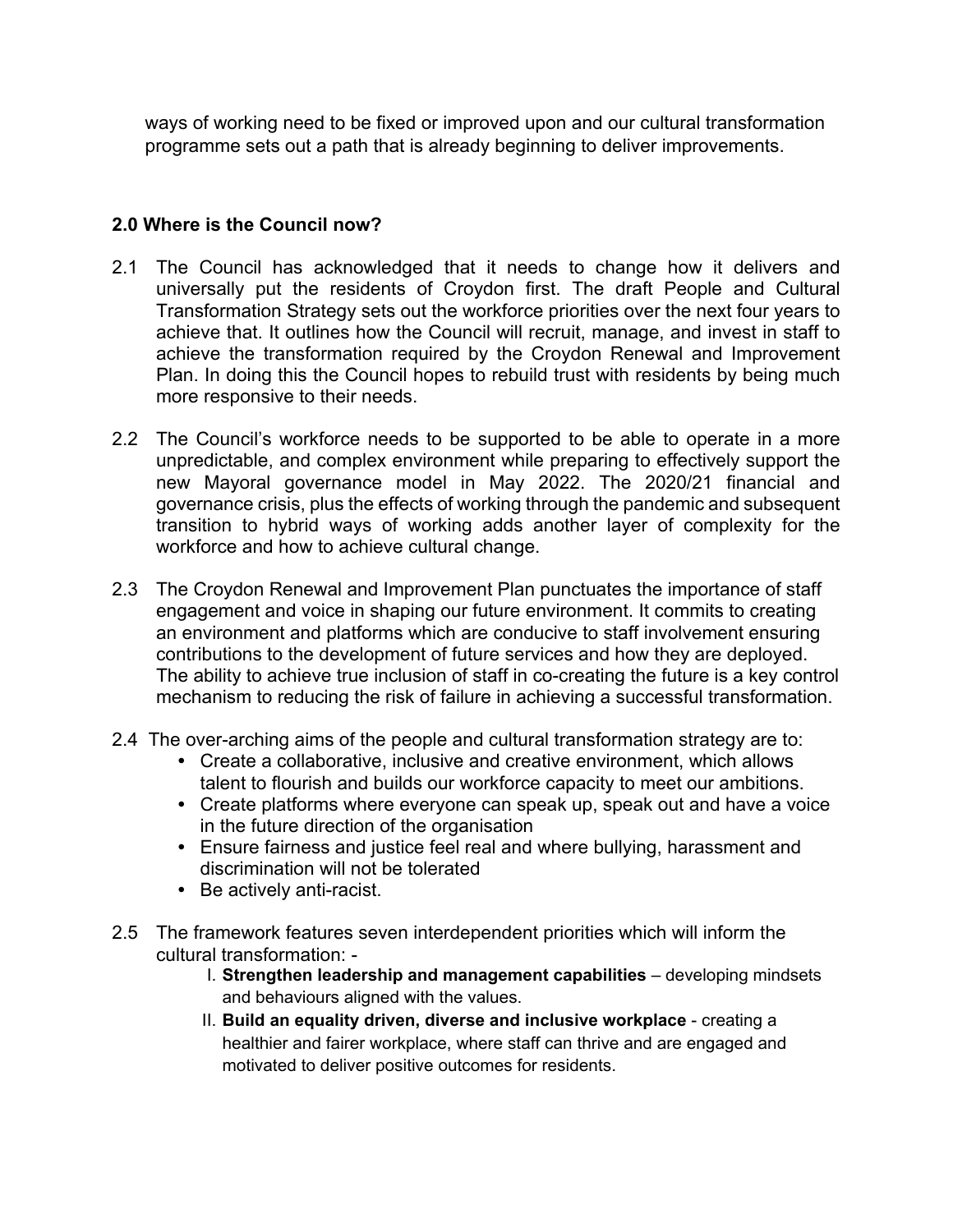III. **Prioritise the health, wellbeing, and resilience of staff -** enabling staff to learn and heal from the experience of a council in crisis and the impact of the COVID pandemic.

- IV. **Build skills and capabilities and optimise performance** responding to current and future workforce skills and capability challenges at all levels and creating a learning culture with an aligned performance management system that informs continuous improvement.
- V. **Acquire and retain talent** developing a recognition culture, paying attention to line management development of their teams' skills and abilities, and prioritising staff health and wellbeing
- VI. **Establish a 'Total' pay and reward offer** to ensure the council makes a positive total employment proposition, enabling effective talent recruitment and retention. Any total rewards statement will need to comply with the Council's prevailing Pay Policy statement and will be subject to the Council's job evaluation schemes, Hay and GLPC, and the current national pay terms and conditions from the NJC for Local Government Services, and JNC for Local Authority Chief Executives and Chief Officers
- VII. **Establish a values-based employer brand** to ensure the council is able to compete effectively in the employment market, attracts talent based on shared values and puts residents at the heart of what we do.
- 2.6 The draft People and Cultural Transformation Strategy lays out how the Council will develop a different way of working that enables it to lead change more effectively in a hybrid working environment, develop future leaders, improve the culture and improve how services are delivered to residents. Transformation means that the look and feel of the council will be different year on year as the council moves closer to fully delivering the strategy.
- 2.7 Leadership drives culture change, therefore, the stability of the Mayor with a 4 year period in office will fundamentally support the Council's transformation over the period of this strategy. In addition, adopting a distributive staff / manager leadership model where everyone, irrespective of role co-creates and co-delivers the change will accelerate the rate of change, as the deliverers of change are also the recipients of it.
- 2.8 This approach will require staff to identify and 'let go' of some of the past ways of doing things to make a way for new practices and behaviours that will help create a sustainable future. The starting point is through staff engagement. Conversations led by trained volunteer Croydon council staff will set the path of organisational and personal healing and rebuilding trust where every person is valued.

Many Croydon staff have worked at the Council for many years. Many Croydon staff live in the borough. What the Council has been through over the last 18 months has affected all staff as well as all residents of the borough. It is a very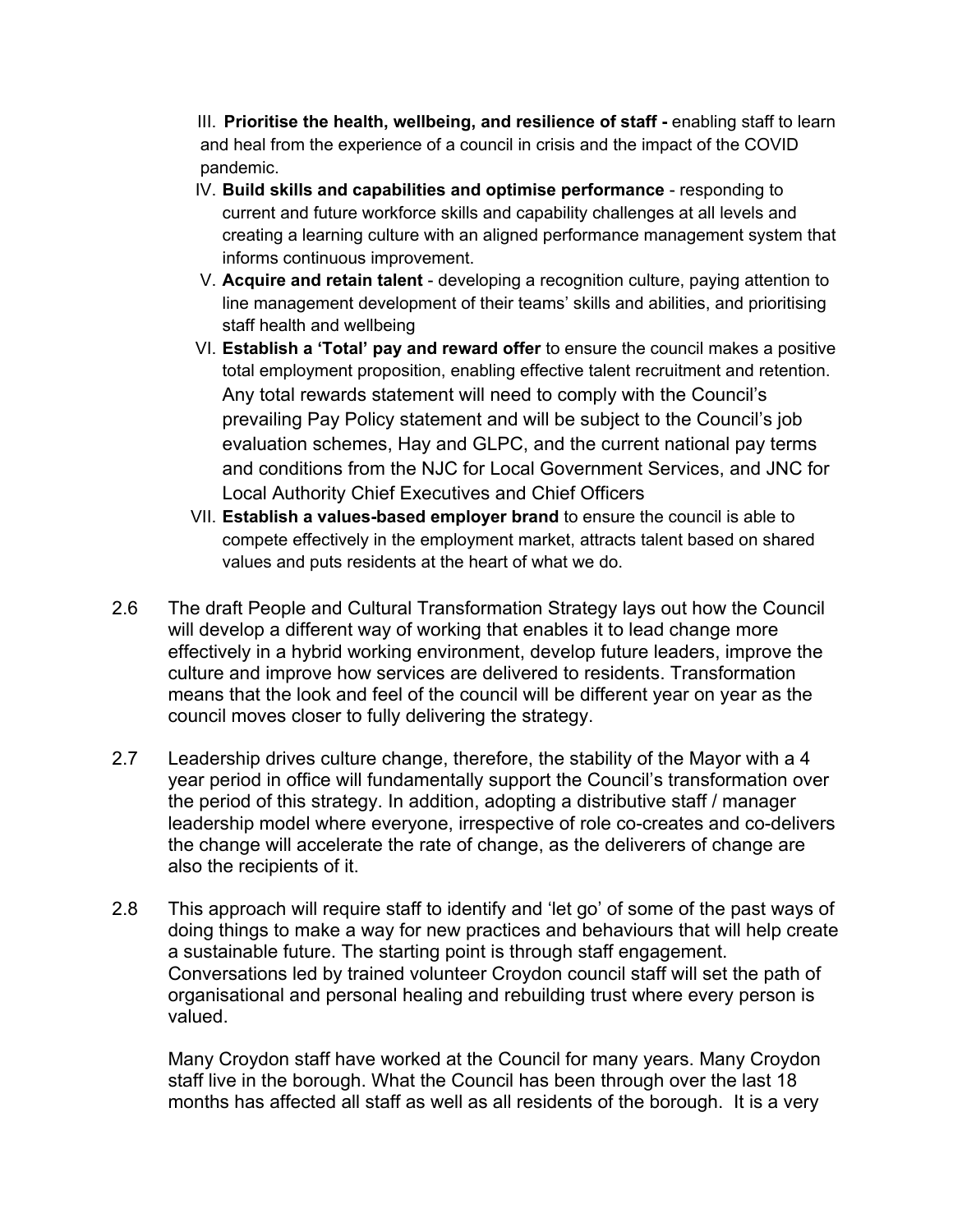personal thing for many of the Council's staff. It is important to recognise that not everything that the Council has done, has been criticised in external reports. However, it would be understandable if staff felt that their life's work has been criticised and made to feel of little value. The spotlight and personal criticism on more junior staff in social media and the continued criticism of the council has also made it more difficult to recruit and retain staff to help with capacity and delivery of better services. The culture change programme will be sensitive to staff feelings and this context.

2.9 Building managers' confidence and personal and professional capability will be pivotal to increasing levels of staff engagement, health and wellbeing, and resilience. They will play a key role in leading the transformation through role modelling the council's values.

### **3.0 Next steps**

- 3.1 Following the election of the Mayor in May 2022, a series of staff engagements are due to take place which will seek their views on the November 2021 staff survey results, the council's values refresh and the strategy framework.
- 3.2 These exercises will begin with a series of management engagement sessions starting on the 19<sup>th of</sup> May 2022 with the Corporate Management Team, Directors and Heads of Services. It is hoped that the Mayor will be available to attend the event and that the staff leadership team will hear from the mayor for the first time about their expectations for the team and the council.
- 3.3 Work has already been underway over the last year laying the foundations for this programme: -
	- Establishment of virtual 'tea break' conversations led by frontline networks or staff, where CMT and senior managers engage in conversations over difficult and sensitive subjects and listen to staff concerns and respond with agreed actions
	- Establishment of a 'Guardians' programme where trained volunteer staff provide confidential listening support to address workplace health and wellbeing and cultural issues and signpost, including bullying.
	- Creation and operation of an Equality, Diversity and Inclusion board cochaired by the Chief Executive and Head of Organisation Development and Learning.
	- Refresh of appraisal system with EDI and talent development objectives.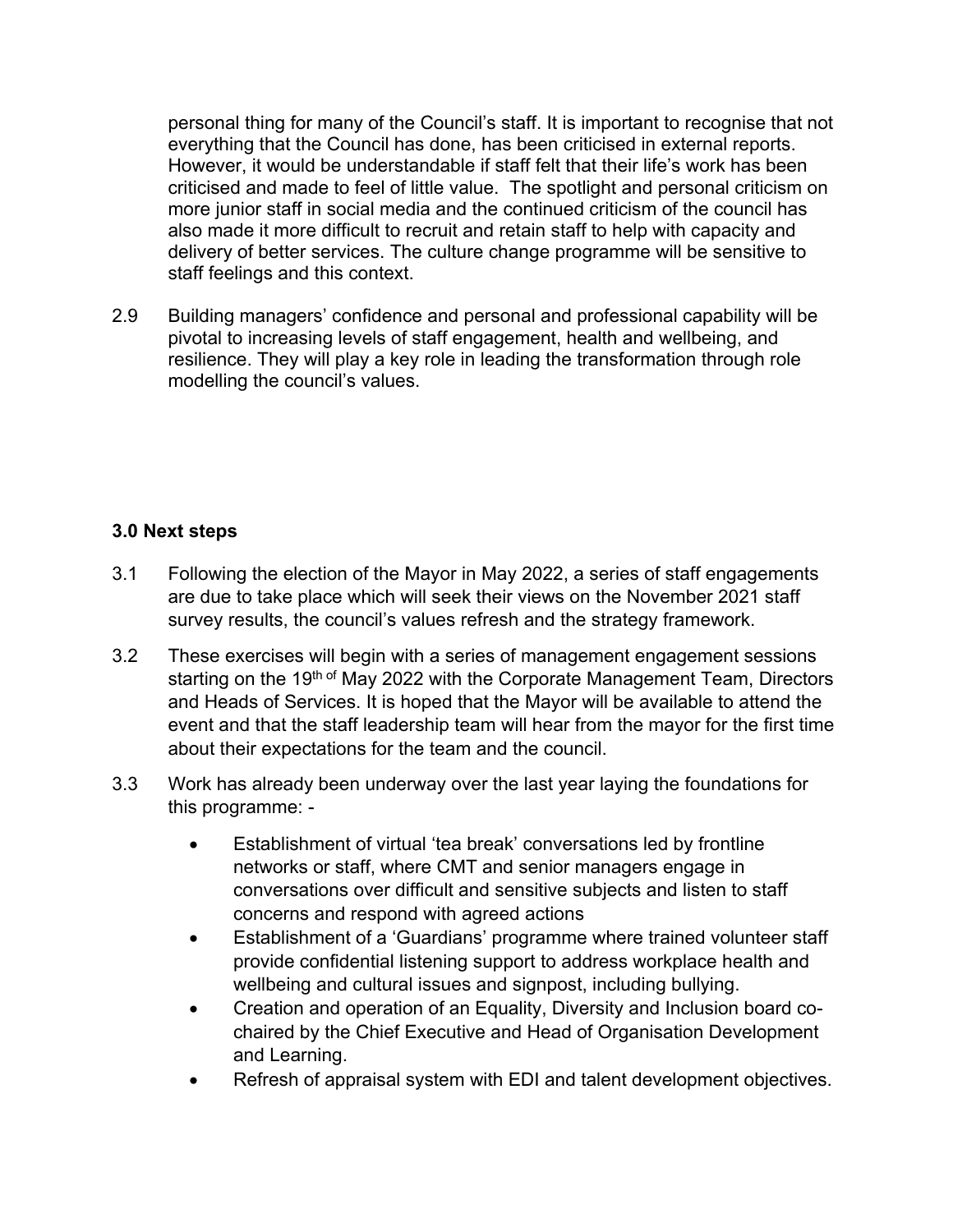- Partnering with an external OD expert to co-deliver council-wide staff engagement workshops to heal, restore and rebuild the council's culture and behaviours to enable better services for residents.
- Proposal to launch refreshed leadership programmes and positive action leadership programmes, utilising the apprenticeship levy where viable
- Planned 360-degree appraisal for leadership roles to reflect and support the leadership development framework
- Development and extension of a mandatory training framework which includes unconscious bias and equality and diversity learning
- Development of a hybrid induction and pre-induction process
- 3.4 Noting the report, the draft outline of the People and Cultural Transformation Strategy at the appendix, work done to date it is proposed that the recommendations stated at the beginning of this report should be brought back to this committee for sign off.
- 3.5 Service Plans are being drawn up that set out how the teams will deliver their services, and these will form the basis of objective setting for staff using clear and robust key sets of metrics that underpin accountability. All managers will be required to adopt a personal performance indicator for the development of talent in their teams.
- 3.6 The Council will also need to determine how its' progress is benchmarked, which may include options for external validation and assessment, or bespoke benchmarking against key measures. The Local Government Association will be approached for their support in this as will London Councils.

# **4.0 Conclusion**

- 4.1 The Council's ambition is to become an inclusive and financially sustainable organisation, delivering good outcomes and responding to Croydon residents in an open and transparent way.
- 4.2 The strategy will reflect the new skills the current and future managers will need to work in a highly diverse organisation, in a highly diverse borough, and excel at managing difference.
- 4.3 The strategy is also about the broader employment promise to our current and future staff to ensure we retain and attract the right workforce to ensure services for the residents of Croydon improve.

# 5. FINANCIAL IMPACT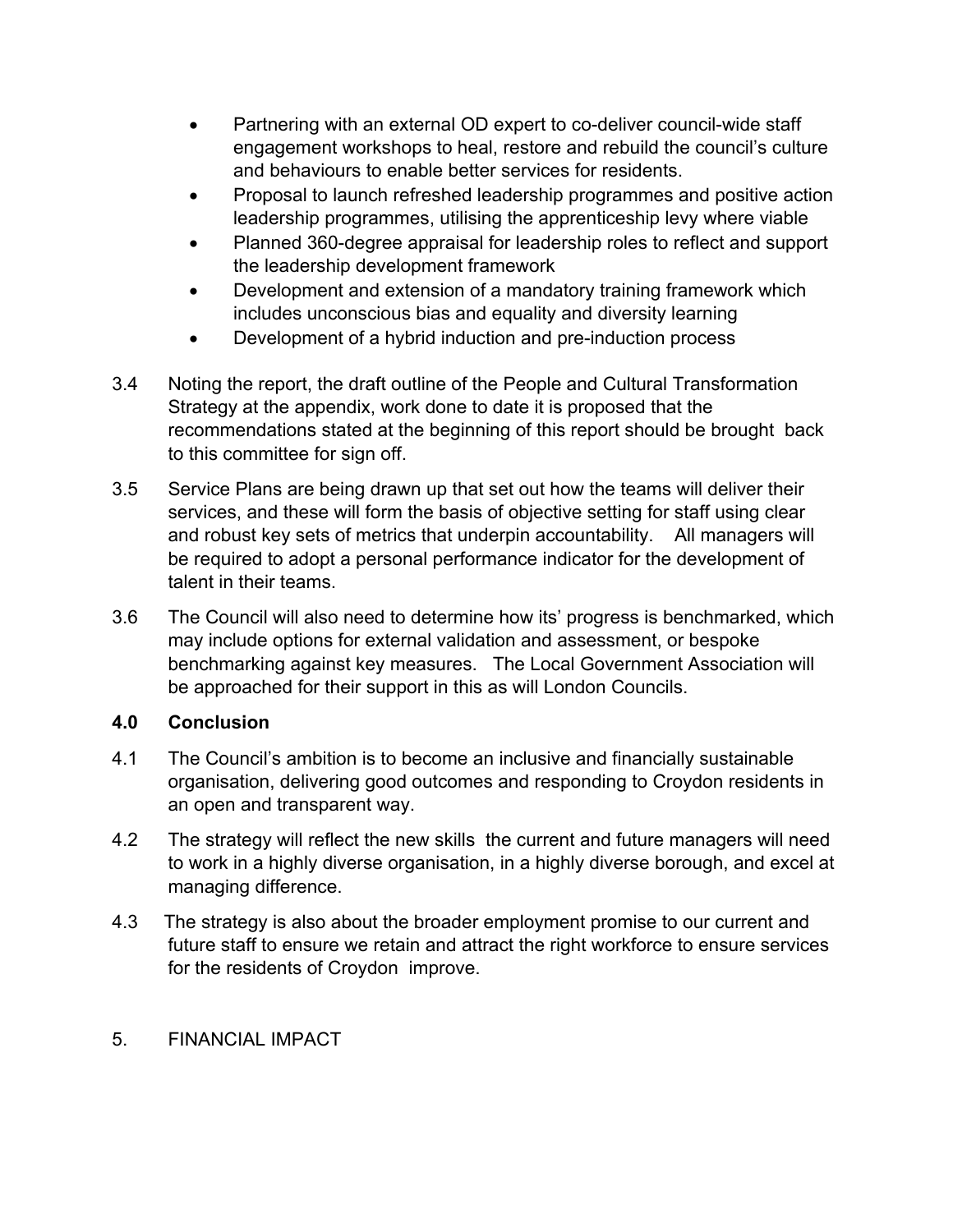Approved by: *Nish Popat for the Director of Finance*

### **6 LEGAL CONSIDERATIONS**

- 5.1 The Head of Litigation and Corporate Law comments on behalf of the interim Director of Legal Services that the basis of the core ethical standards expected of all public office holders including staff and councillors are set out within the 'Nolan Principles of Public Life' of Selflessness, Integrity, Objectivity, Accountability, Openness, **Honesty** and Leadership <https://www.gov.uk/government/publications/the-7-principles-of-public-life>.
- 5.2 Separately everyone employed directly or who works for or on behalf of the Council including those employed directly on a permanent, temporary or casual basis and those employed indirectly, including agency staff and consultants are bound by the Officer Code of Conduct. The Code also applies to those who are external secondees and office holders. The Code of Conduct alongside the Council's Values reflects the culture of the Council and sets out clear expectations in terms of how staff carry out their work, behave, respect and treat their colleagues and members of the public. Compliance with the Code of Conduct is mandatory, and breaches may be treated as a disciplinary offence leading to disciplinary action.
- 5.3 The Equality Act 2010 imposes positive duties upon the Council to promote equality and to eliminate unlawful discrimination and harassment and as such officers are also expected to uphold the legal requirements imposed within the Equality Act 2010 section 149 to (a) eliminate discrimination, harassment victimisation and any other conduct that is prohibited under the Act; (b) advance equality of opportunity between persons who share a relevant protected characteristic and persons who do not share it; and (c) foster good relations between persons who share a relevant protected characteristic and persons who do not share it.
	- 5.4In addition, the HR Handbook contains a range of other policies and procedures regulating amongst other things staff behaviour, conduct and performance management.

*Approved by*: Sandra Herbert, Head of Litigation and Corporate Law on behalf of the interim Director of Legal Services and Deputy Monitoring Officer.

#### 6 **HUMAN RESOURCES IMPACT**

6.1 The human resources impact is dealt with in the main body of the report